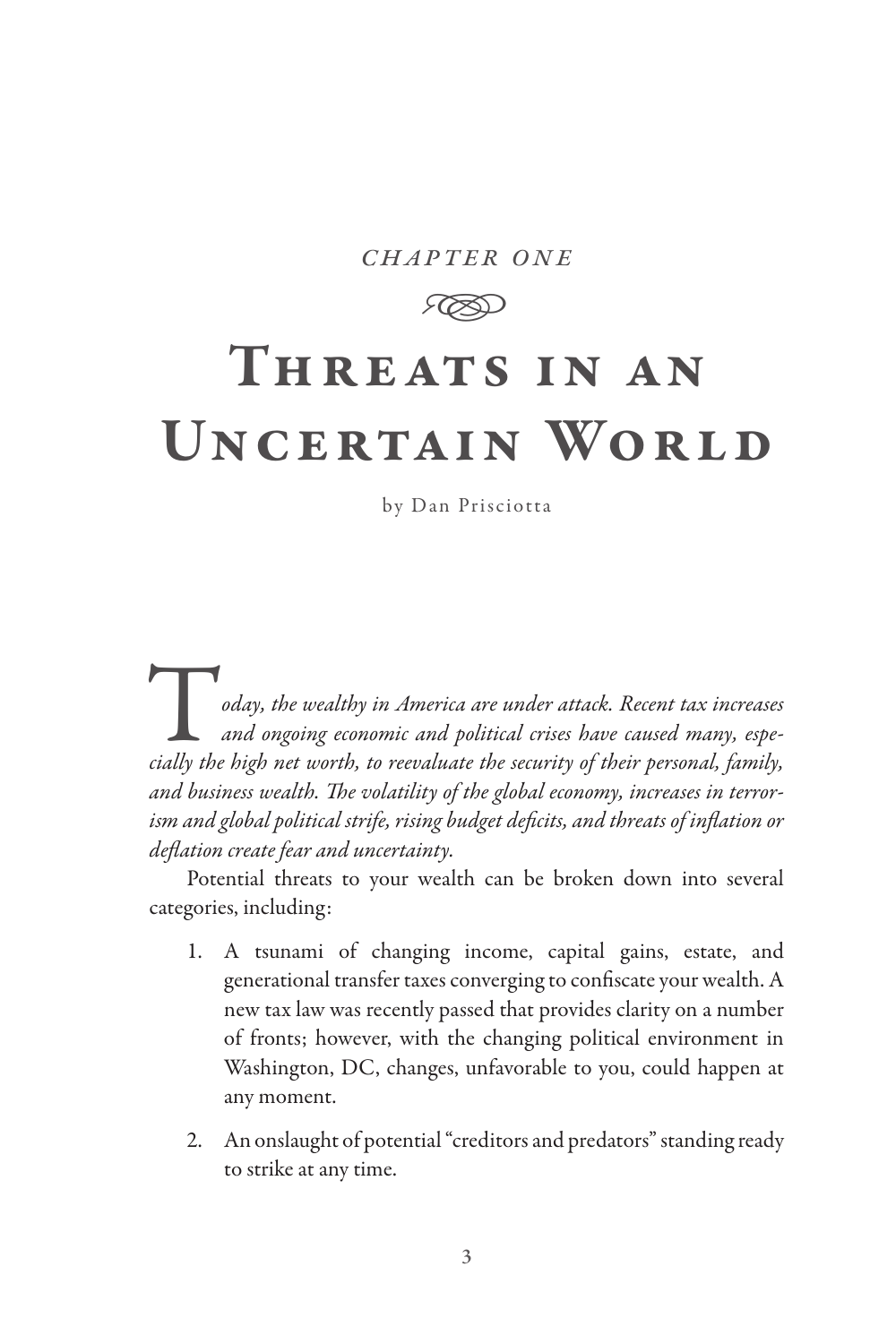3. Ongoing financial systemic instability, creating a backdrop of volatility that has the potential to strike at the heart of your personal wealth.

These threats combine to assault your

- Personal wealth
- Family wealth
- Business wealth

It is now more urgent than ever before to create a comprehensive plan of action to defend your wealth.

## The Tax Man Cometh

On January 1, 2013, President Obama signed the American Taxpayer Relief Act of 2012 (ATRA of 2012). The US government projects that total tax receipts for 2013 will be \$2.712 trillion.

Unlike the situation two years ago, ATRA of 2012 doesn't push off decisions about Bush-era tax cuts to a future date. A "permanent" law (or at least as permanent as any legislation can be) is here now. However, a revenue-hungry Congress and administration can and likely will seek to change the status quo at any moment. In fact, President Obama's 2014 budget proposal contains several such zingers that would cap the value of retirement plans, limit the value of itemized deductions for high-net-worth taxpayers, and increase estate taxes.

Although the federal budget deficit is starting to decline again due to growth in revenues, outstanding public debt stands at \$16.7 trillion; \$52,997 per US citizen. This large and unsustainable public debt burden coupled with rising demands on federal, state, and local governments for benefits and resources is likely to drive governments at all levels to continually seek new sources of revenue, which could result in higher taxes and other types of levies.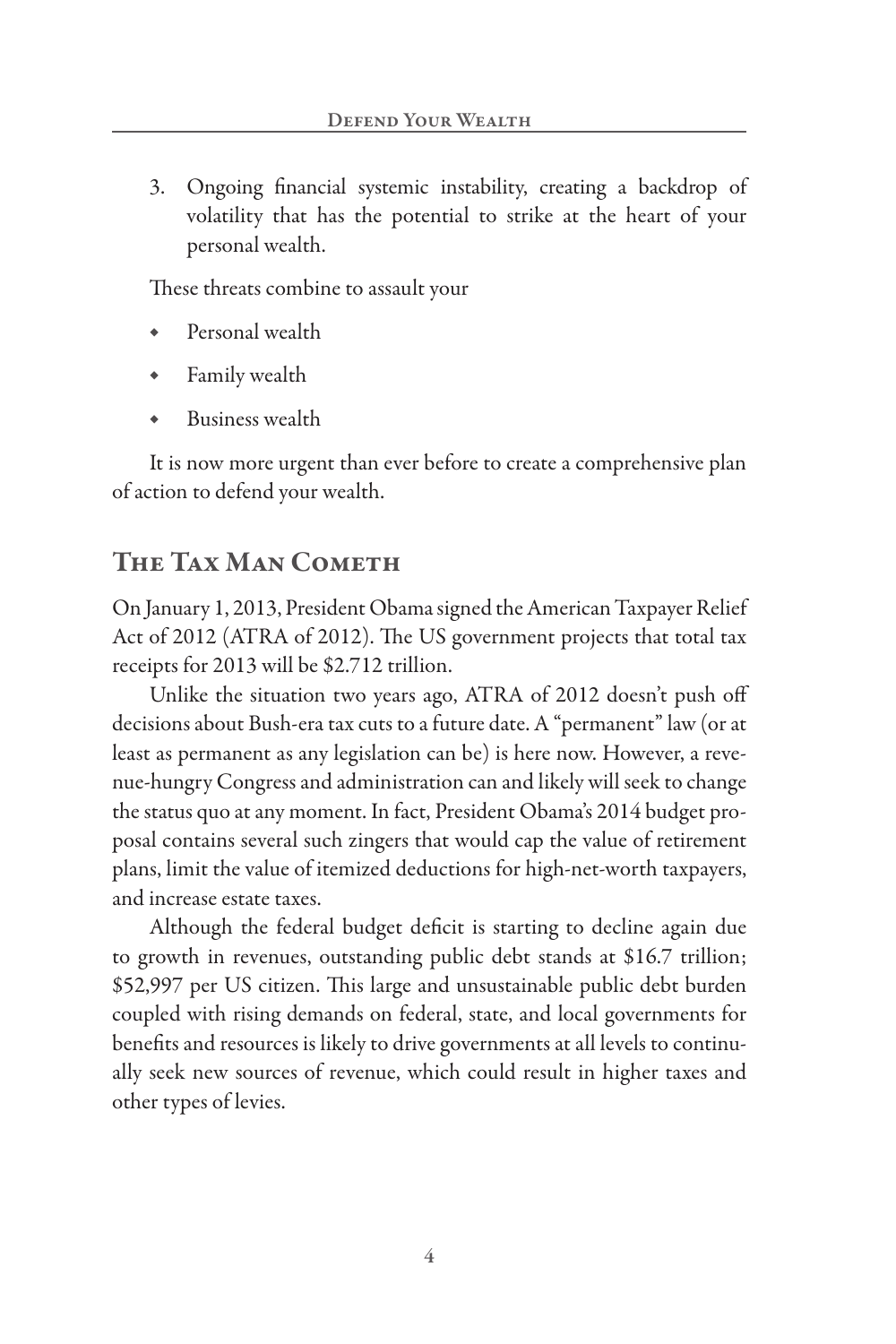## *Expirations*

Tax cuts that previously lowered marginal income tax rates and provided lower rates on dividends and capital gains on the sale of stocks, bonds, businesses, real estate, etc., expired on December 31, 2012.

## *Surcharges*

As debate continues on how to fund health-care reform, in 2013, the Patient Protection and Affordable Care Act Net Investment Income surtax of 3.8% is set to be assessed on income from dividends, interest, rents, and capital gains. Couples with adjusted gross incomes over \$250,000 (the high net worth) will be especially hard-hit. An additional medicare tax assessed on wages, compensation, and self-employment income, also aimed at highnet-worth individuals, will add 0.9% to your tax bill. Depending on which state you live in, adding in another 5%–10% for state and local income taxes could bring your total income tax rate to 50% or higher.

## *Estate Tax Redux*

The single largest threat to preserving your family wealth—the estate tax, which disappeared for a time in 2010—is back. Now, the tax will kick in for estates worth more than \$5.25 million (\$10.5 million for married couples). That's right: add up the value of your home, portfolio, retirement plan and IRA, business, and everything else you own. If the pile is bigger than \$5.25 million (or \$10.5 million for married couples), Uncle Sam takes upward of 40%. Long-term planning is essential.

This new tax legislation, ATRA of 2012, has a tremendous impact on high-net-worth families and opens up an immediate and unprecedented window of opportunity for planning.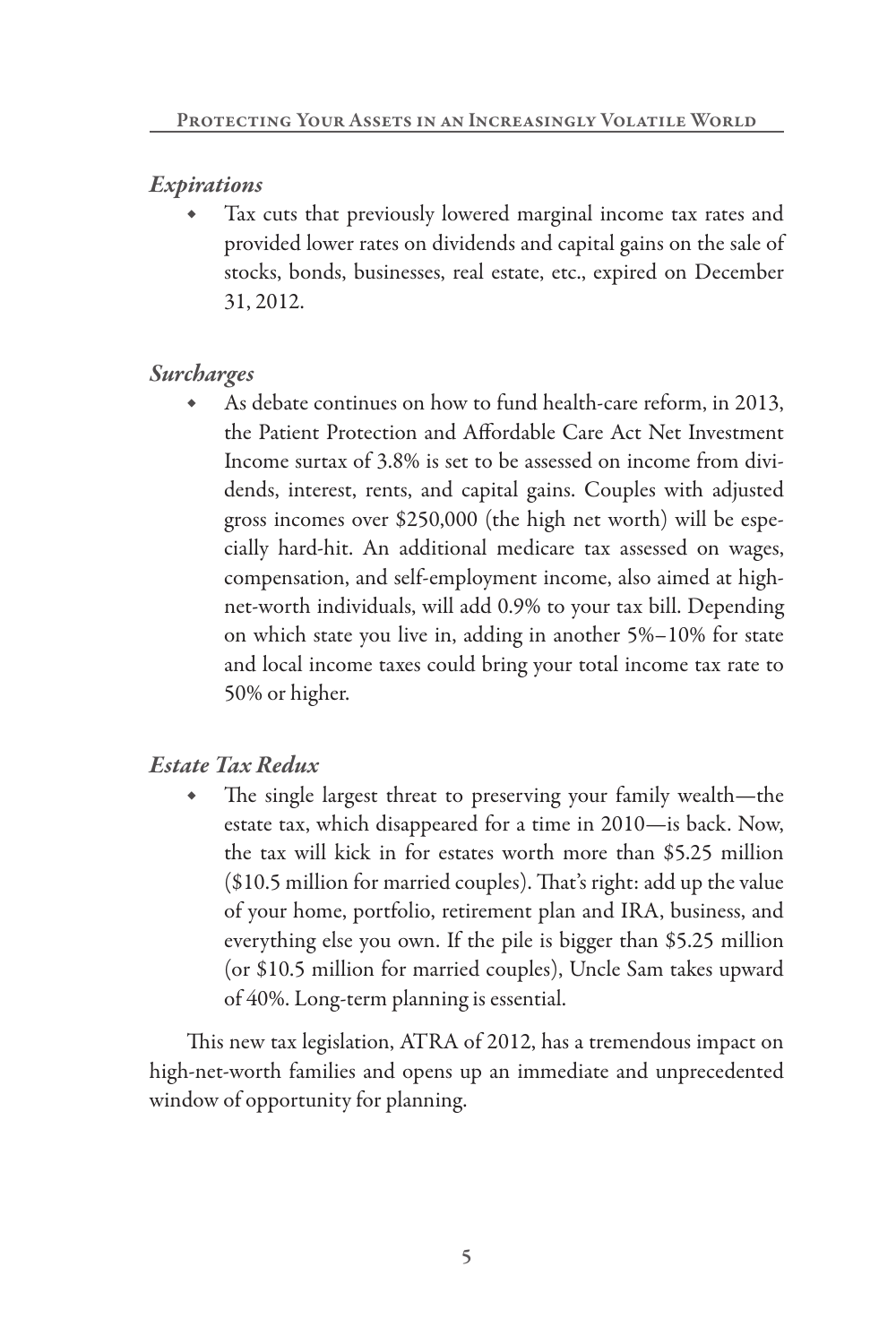Some highlights of the new law are:

- A \$5.25 million exemption per person (\$10.5 million for a married couple) is granted for estate and generation-skipping taxes (GST), indexed for inflation in 2013 and beyond). Many feared the return of a \$1 million exemption and a 55% tax rate at the end of 2012, so passage of this law is excellent news.
- The gift tax exemption also increases to \$5.25 million per person (\$10.5 million per couple).
- There is a 40% top tax rate on transfers over the exemption limits.

*The new tax law opens up an immediate and unprecedented opportunity for planning.*

The relative certainty granted by ATRA presents an unprecedented opportunity for you to defend your wealth. In the recent past, lifetime transfers were limited to \$1 million per taxpayer (\$2 million per couple) before a gift, estate, or GST tax of up to 45% was triggered. Now it is possible to transfer \$10.5 million of private company stock (or any other asset, i.e., marketable securities, real estate, personal-use assets, etc.) completely free of taxes during your lifetime or upon death. Furthermore, the actual amount transferred can be increased exponentially over time once valuation discounts and advanced planning techniques are used, resulting in massive tax savings. Structured properly, these family assets can also be protected from creditors and predators over multiple generations.

Will everyone be in a position to take advantage of the generosity provided by the new tax law? Absolutely not! Careful planning and financial modeling are necessary to determine whether your financial independence is secure *prior* to engaging in gift giving or other lifetime transfer techniques. For those who can afford to transfer significant amounts of assets during their lifetimes, the tax savings are potentially enormous. For those who have already engaged in sophisticated estate preservation planning, there's an opportunity to revisit those plans now to take advantage of the permanence of a number of wealth preservation techniques. Confiscatory taxes are already attacking your family wealth. There are numerous timely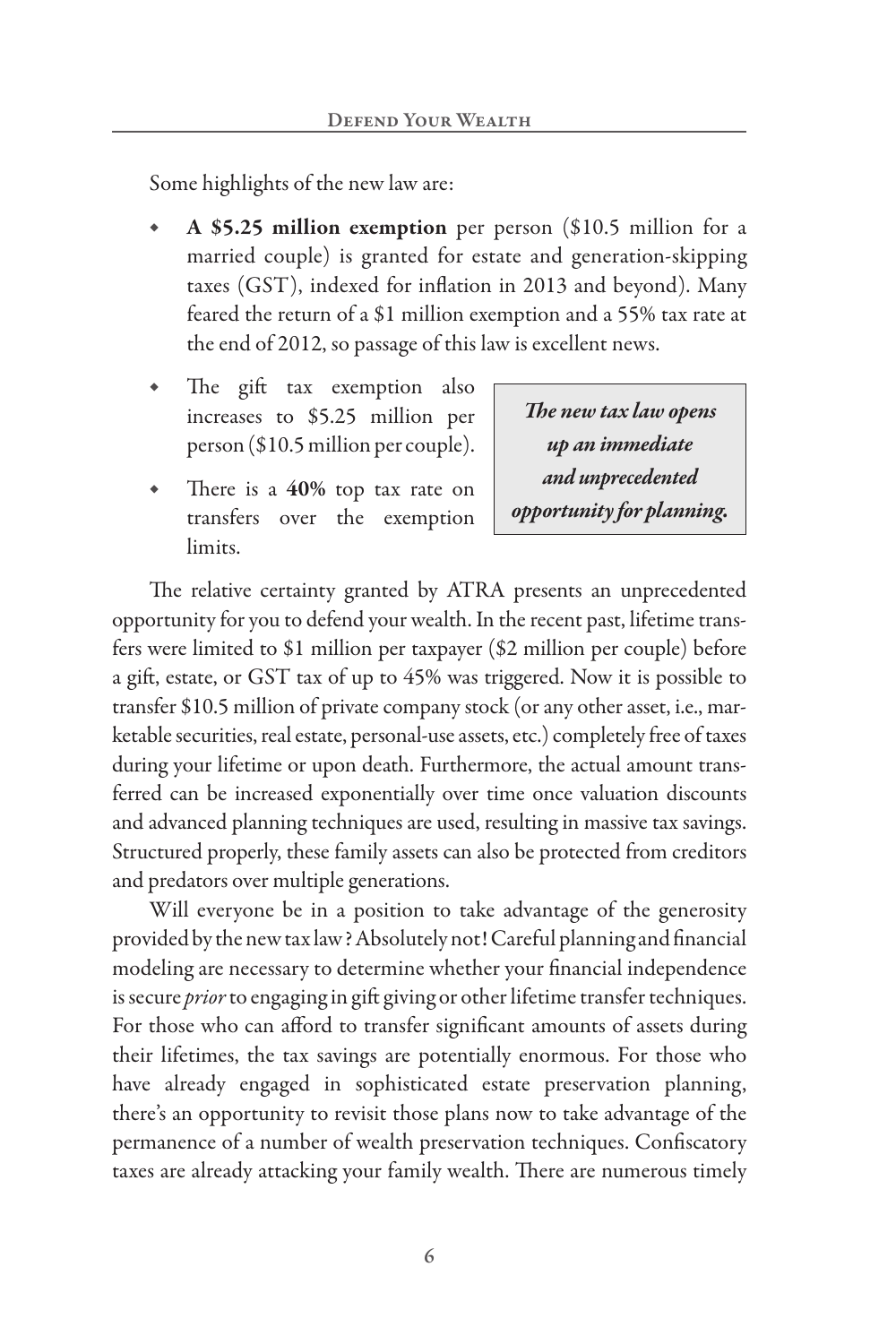strategies to minimize the future tax bite, and many will be shared with you throughout this book.

While the law is technically permanent, it does not mean that it cannot be changed. If President Obama's 2014 budget (the "Greenbook") is passed as proposed, the estate tax exemption amount will be reduced to \$3.5 million (with no indexing for inflation), estate tax rates will increase to 45% (from the current 40% rate), and the gift tax exemption amount would be reduced to \$1 million. In addition, the president seeks to restrict the use of powerful estate-planning techniques. The budget also contains a proposal to impose a \$3 million cap on IRAs and other tax-deferred savings plans, including

 $401(k)s, 403(b)s, and 457 plans.$  The rationale behind this plan is to limit retirement account balances to the amount that would be needed by a 62-year-old to purchase an annuity that would generate an annual payment of \$205,000. This would not happen until 2018, if at all, but it gives us a sense of where taxes may be heading. The govern-

*We are clearly in a "use it now or lose it" planning environment even after the passage of ATRA of 2012.*

ment would also like to close perceived loopholes in the wealth transfer tax world with restrictions on GRATs (grantor retained annuity trusts), IDITs (sales to intentionally defective income trusts), and valuation discounts. If passed, all of these changes will dramatically affect your ability to defend your wealth and pass it on. Consequently, we are clearly in a "use it now or lose it" planning environment even after the passage of ATRA of 2012.

# A Bull's-Eye on Your Back

More and more, high-net-worth families are becoming targets of publicsector passion for wealth redistribution, as well as private-sector predatory behavior such as lawsuits, divorce proceedings, and even extortion. As a result, successful people increasingly feel as though they have a bull's-eye on their backs.

Today, high-net-worth individuals have more liability lawsuit risks than at any other time in history. If your net worth exceeds the liability limits provided by your insurance carrier, all of your wealth can be exposed.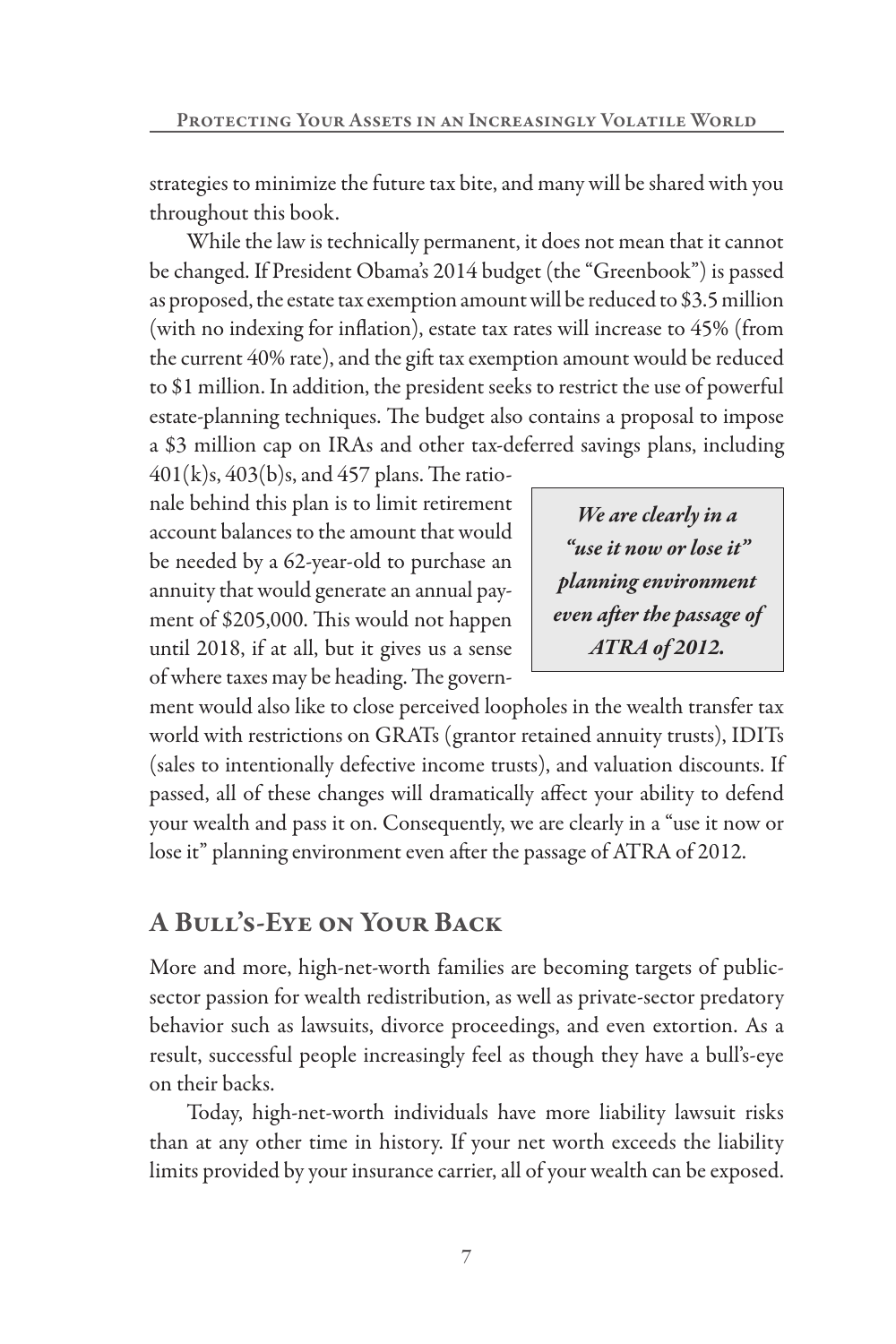The typical umbrella liability policy won't protect you. Ensuring that you have proper coverage to protect your wealth from lawsuits and legal defense fees can be the simplest and most effective first step toward asset protection. Additional threats include employment practice liability, worker's compensation, or board member or family trustee issues, just to name a few. Asset protection is the process of using legally acceptable methods to ensure that your wealth is not unjustly taken from you. Wealth preservation planning offers an effective way to discourage lawsuits and structure assets to provide legal shelter from potential litigation, as well as taxes.

# How Big Are the Storm Signals?

Continuous economic turmoil is unthinkable but has become a reality. The stock and real estate markets have seemingly recovered from the Great Recession, but past crises have shown that these gains could evaporate at any moment due to an internal or external shock. Our great nation is bankrupt, and politicians and economists seem to have little idea of what to do to resolve the situation or any ability to cooperate with each other to craft a sustainable long-term solution to the deficit. While the US economy is on somewhat firmer ground, Europe is still in the grips of a recession, and strife abounds in the Middle East. Although the US employment picture is improving with a national unemployment rate of 7.6% as of June 2013, that statistic is misleading. The fact is that as of this writing, 11.7 million Americans are out of work, with nearly a million of those who have dropped out of the workforce entirely. There are 7.9 million part-time workers who would prefer to be employed on a full-time basis, according to the Department of Labor.

While business activity has rebounded, business confidence and spending are still shaky. Any kind of shock could send the fragile economy back into a recession, potentially triggering more government intervention into the private sector. Could another recession spark massive flight from the US dollar and force the Fed into heavy monetization of unwanted Treasury debt? If this plays out, it could lead to hyperinflation or skyrocketing interest rates. Although the US economy is more than three years removed from the end of the Great Recession, this recovery has been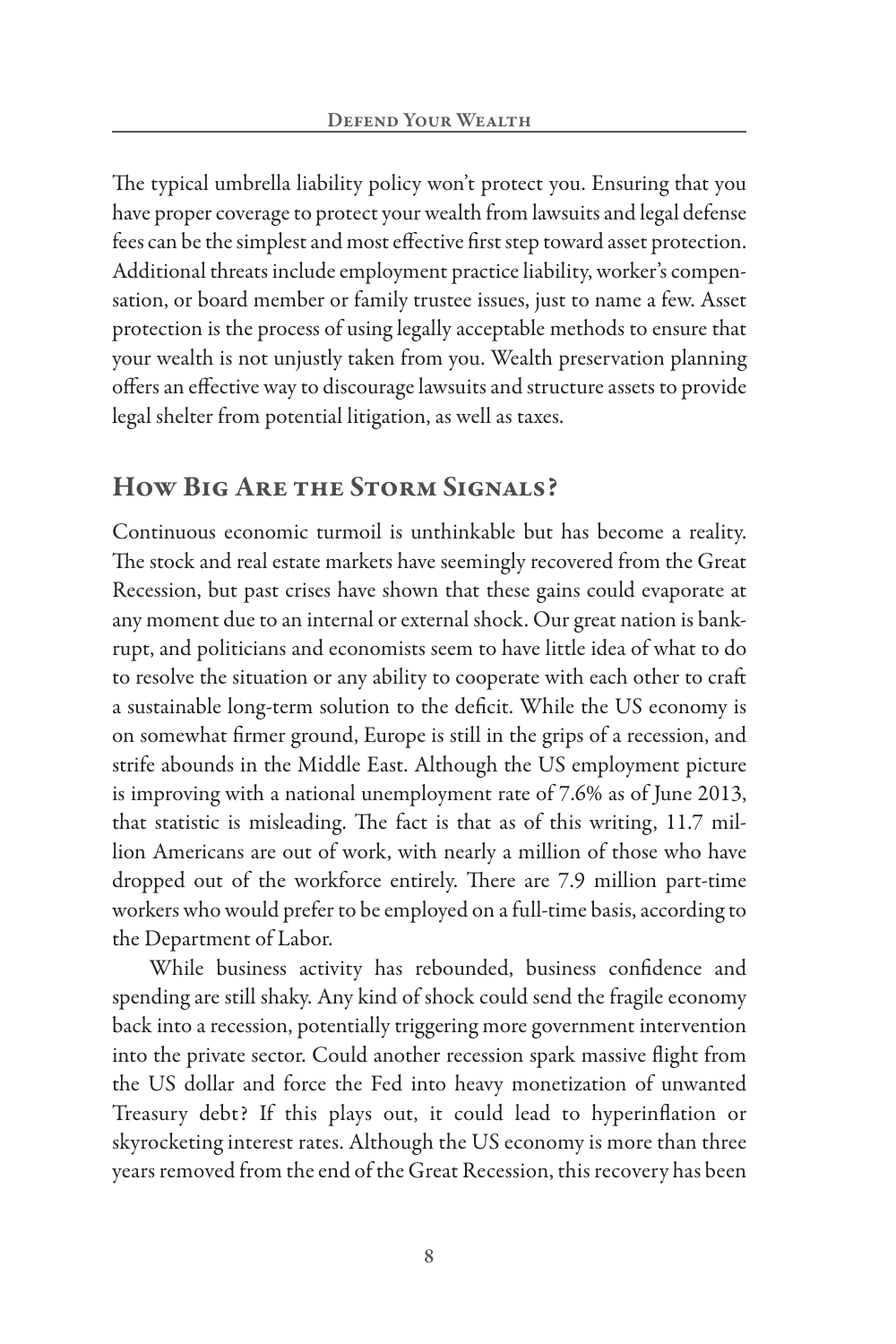painfully slow and fitful. While the economy seems healthier in terms of the official numbers coming out of Washington, DC, many business owners still express skepticism regarding the ability of the government and the Federal Reserve to create and sustain a growing economy. This attitude constrains business investment, which in turn holds back that very economic growth that entrepreneurs seek, creating a painful Catch-22 situation. Financial markets, industries, and specific businesses are experiencing increasing uncertainty.

Institutional financial mismanagement is widespread. This causes a lack of trust in the financial system of bond dealers, bankers, credit rating agencies, and brokerage houses, who acted without restraint. In addition, recent scandals surrounding the rigging of key interest rates, including the London Interbank Offer Rate (LIBOR), as well as scams perpetrated by con artists such as Bernie Madoff and others, and the "too-big-to-fail" institutions such as J.P. Morgan Chase, which lost \$6.2 billion in the "London Whale" credit derivative trade that went awry, further undermine public confidence in the financial system and markets.

The integrity of many financial institutions, stock exchanges, and advisors has been called into question. In May of 2012, Facebook came to market in a highly anticipated initial public offering (IPO). Technical problems on the NASDAQ exchange led to a delay in the first trades by more than 90 minutes; the stock ended the day priced just 23 cents higher than its IPO price, territory the stock hasn't visited in the year since. The NASDAQ ended up paying a \$62 million settlement to investors over the botched offering, which cost investors an estimated \$500 million. Events such as these don't serve to instill confidence in the markets.

With yields on long-term Treasury bonds below 1%, markets bouncing up and down in patterns that seem to have little to do with economic fundamentals, and consumer and business confidence wavering, investors don't know where to turn. Add to that the fact that so many high-networth investors have been burned by poor advice in the stock market and real estate to the point that they don't know whom to listen to anymore and it's no wonder that emotions are taking over, millions in investor dollars sit on the sidelines, and people are searching for answers.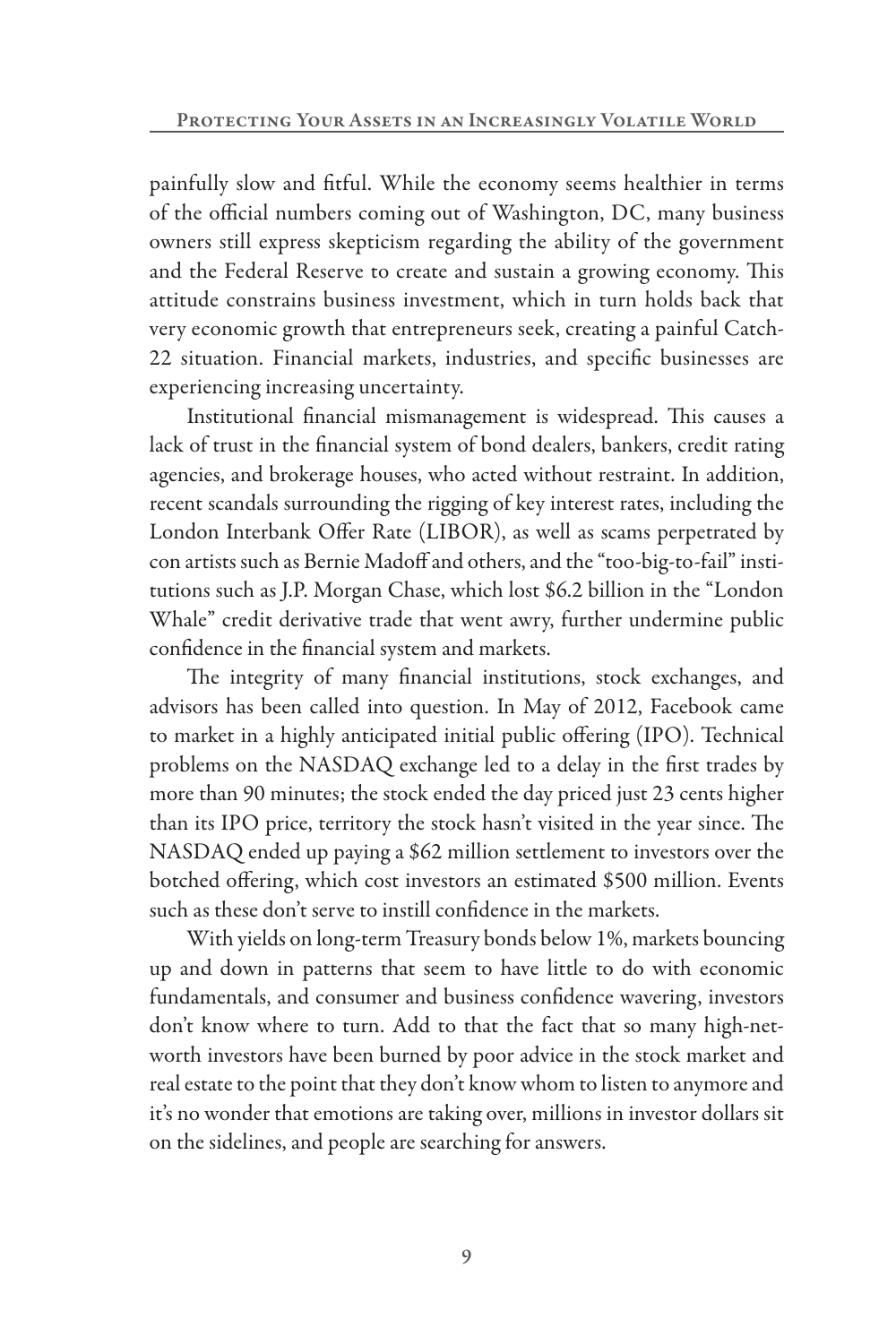## The World around Us

Increasingly, we seem to be experiencing natural disasters such as superstorms, tornados, floods, earthquakes, fires, hurricanes, and shifting climates. In October 2013, Superstorm Sandy caused more than \$71 billion in damage in the Greater New York–New Jersey area. The monster tornado that wreaked havoc outside of Oklahoma City, Oklahoma, in May 2013 killed more than 23 people was rated as an EF5, the most powerful type of tornado. It ranked as one of the top five most costly tornados in US history in terms of damage, with estimates ranging from \$1.2 to \$2 billion. In our manmade world, we have seen an unprecedented wave of financial skulduggery, shaky infrastructure, environmental issues, oil spills, wars, immigration problems, and ongoing displays of humankind's inhumanity to others. The Boston Marathon bombing in April 2013 left four dead and more than 260 people injured, bringing back memories of 9/11 and fears that this was just the first in a renewed string of terrorist attacks. While no country has left the euro despite the recession and the sky-high unemployment experienced in many of those countries, the Cyprus banking crisis in March 2013 was a reminder that the global banking system is still far from stable. For these reasons and many others, people are increasingly worried about a significant "Black Swan"–type event, for example, a disruptive cyber attack, bombs, crippled financial markets, declaration of national bankruptcy by a significant country, political subdivision, class or age warfare issues, and the global effects of shifts in political power throughout the world. Any of these events can increase risk, uncertainty, and financial insecurity.

Public issues do become your business because they threaten your personal, family, and business wealth and well-being, and they impact longterm financial survival. We constantly hear, "Am I OK? Is my family OK? Will the world around me ever be OK again? Do I have enough? What is enough?"

## WHAT YOU CAN CONTROL

With the constant threats of increased taxes, a shifting political climate, and terrorism on the forefront again, keeping your guard up is more important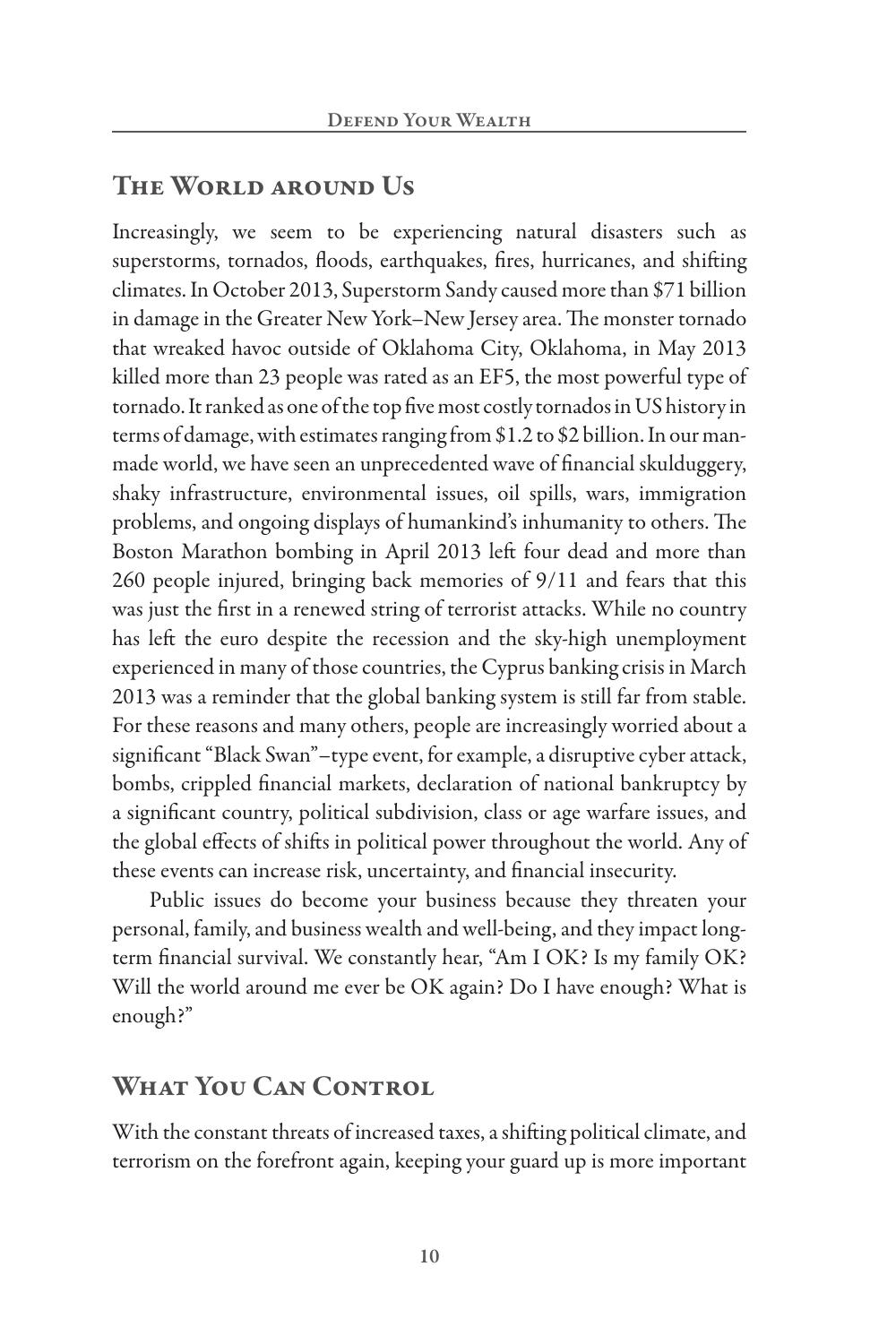than ever. How do you defend yourself while at the same time manage your business and investments, spend time with your family, and have a life?

When so many things out of your control, now is the time to actively defend your wealth. This book will focus on helping you control the things you can while keeping your eyes open to adjust for future contingencies. Clearly, high-net-worth families will always employ methods to use the tax code and legal system to protect their wealth. But with the new threat environment already in place, it's imperative to exert more energy to preserve freedom, independence, security, peace of mind, stability, and the integrity of their financial affairs. Consider the myriad of risks and exposures; identify the minefields and think about how to steer around them or defuse them before they blow up. Unfortunately, many people see the threats and don't act. The goal of this book is to encourage action through a holistic, cross-disciplinary approach.

This book is organized into three sections:

- I. Defend Your Personal Wealth
- II. Defend Your Family Wealth
- III. Defend Your Business Wealth

# Defend Your Personal Wealth

## *"Am I OK?"*

*"Will all of these threats to my wealth cause me to run out of money, give up my lifestyle, or become dependent on others?"*

This is the question we hear day in and day out, at all income and net worth levels. You need to protect your "flanks" from future threats such as:

- ◆ Life expectancy—Will my spouse or I live to age 100+? If so, will we have enough?
- ◆ What if my net after-tax rate of return in the future is less than it was in the past?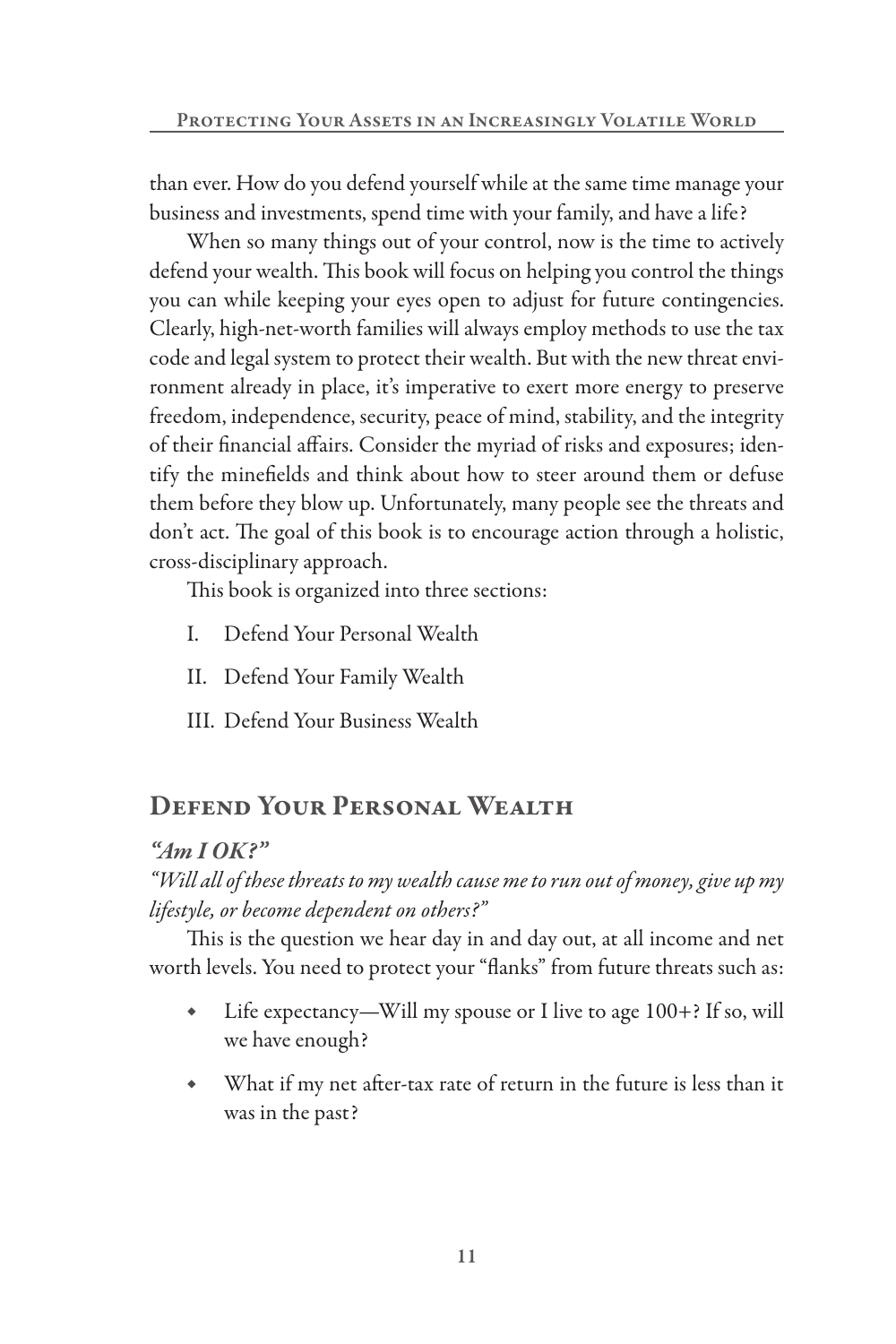- Standard of living—How much income do I need over the next 20, 30, or 40 years?
- Inflation—It's low  $\dots$  really?

We all know that inflation is low in the United States, only 1%–2% or so. How do we know this? The government has told us. But inflation is found everywhere in our economy, except in the government's statistics. Corn, the most important food crop in America, is up 75% since 2008. Gasoline is up from \$2.25 a gallon to more than \$3.60 a gallon—an increase of more than 60%. The nationwide minimum wage is up by 40%. Rents are up by 25% nationwide and up 40% in most urban markets. The base price of a Ford F-150, the best-selling passenger vehicle in America, has gone from \$18,225 to \$23,670—a 30% increase.

Meanwhile, the government says there is little inflation . . . and that continuing to print \$85 billion a month to buy government and mortgage debt is merely "interest rate policy by other means."

Don't get discouraged or overwhelmed. You can plan and prepare. Personal wealth protection fits into a holistic wealth preservation plan. It starts with an inventory of available resources compared to your expenses or lifestyle needs. It continues with identifying the gap between what has been done and what should be done going forward to defend your wealth.

# Defend Your Family Wealth

## *"Is My Family OK?"*

Numerous threats to your family wealth include:

- ◆ A neglected, out-of-date wealth preservation plan and estate documents. A plan more than three years old should receive a comprehensive review. Inappropriate or outdated wills, trusts, powers of attorney, and health-care proxies can do more harm than you realize.
- Children who are uninformed, inexperienced, and unprepared to handle large sums of money. Unfortunately, divorce and drug or alcohol problems are on the rise.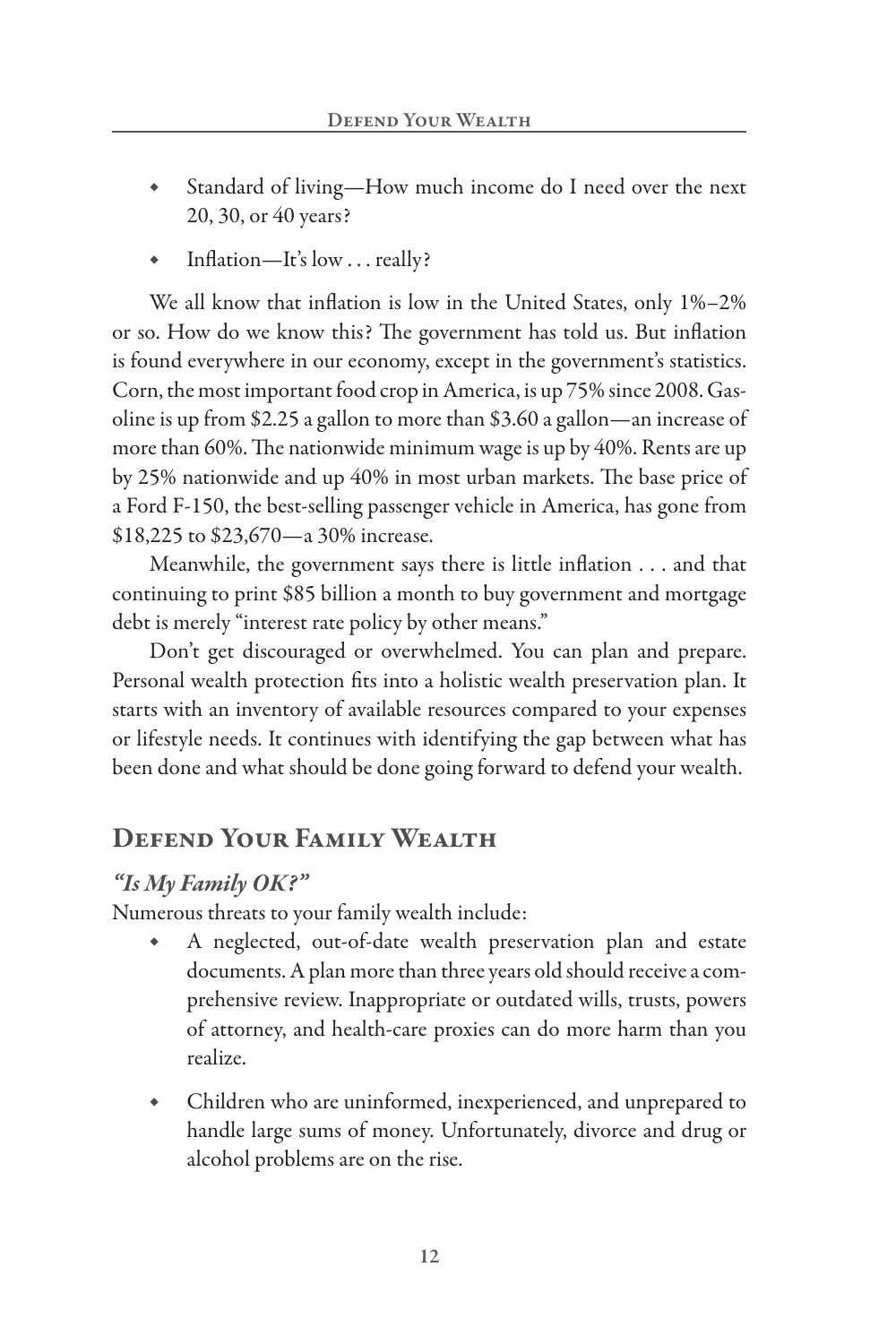- Creditors your children (and grandchildren) may face, including siblings, divorcing and disgruntled spouses, bankruptcy, contract, or tort (malpractice, slips and falls, automobile accidents, etc.).
- Dying too soon or living too long. A shortened or extended life expectancy can jeopardize family wealth distribution.
- The wrong fiduciaries and a lack of proper successors or trust protectors. These unfortunate conditions place assets at risk.
- Not adjusting your plans for births, deaths, adoptions, special health needs, or other family changes.
- Lack of liquidity to pay estate taxes. This can result in the forced sale of your most valuable family assets, such as a business or income-producing real estate. Even if your estate is liquid (has cash or short-term investments on hand), the liquidity you stockpile is itself subject to taxes. The answer is to create a tax-exclusive stash of liquidity.

After the recent death of actor, James Gandolfini, many observers are aghast over his ill-conceived estate plan after it was publically revealed that up to 40% of his estimated \$70 million net worth will be owed in taxes. He signed his will just six months before he died of a heart attack at the age of 51. Did he and his estate planning team do all they could to mitigate a nearly \$30 million tax bill?

Mr. Gandolfini left 30% of his assets to each of two sisters and 20% to his eight month old daughter, in trust. She will receive her inheritance at age 21, an age many think is too young to handle such a large fortune. His wife is to receive the remaining 20% of the estate. The estate will be forced to liquidate assets to pay the tax within 9 months on 80% of the estate, so the assets will be sold at whatever price the market pays. If values are down, the heirs get hit twice. The eye-popping tax bill in this high-profile situation serves as a reminder that procrastination and poor planning can hurt those left behind.

There are several lessons to be learned: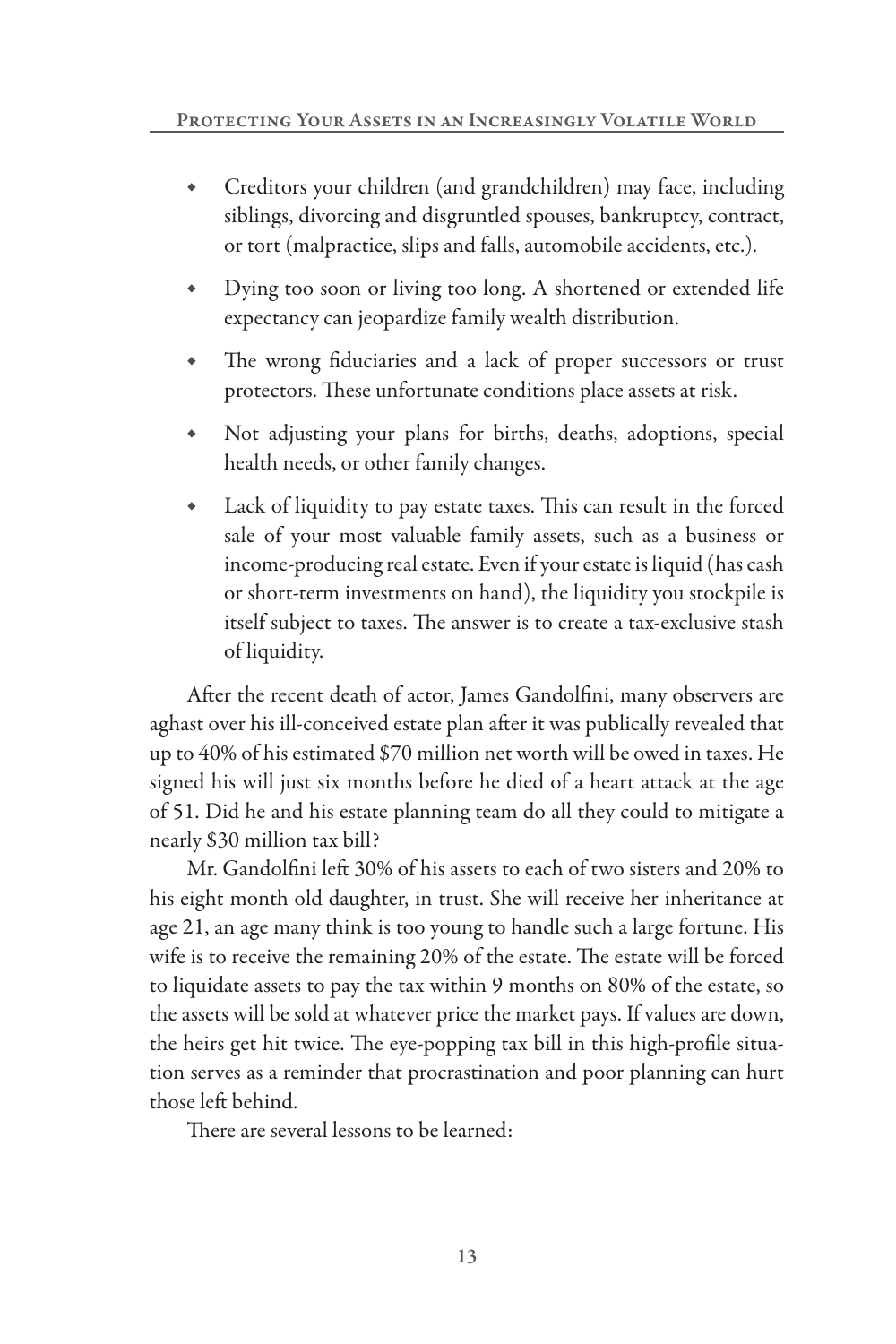- Privacy Mr. Gandolfini's will was admitted to probate so all of this is public knowledge. To ensure privacy, consider a revocable living trust.
- With an estate of this size, numerous lifetime wealth preservation strategies could have been used to dramatically reduce estate taxes (see chapters 3 and 4).
- Consider other ways to make a bequest to siblings or children that do not trigger an immediate estate tax. Optimize use of the unlimited marital deduction to defer estate taxes until the surviving spouse dies.
- Millions of dollars will be distributed outright to a child when she turns age 21. How many 21 year olds have the financial acumen and maturity to manage that much wealth? Also, assets become completely exposed to the child's predators and creditors, including future ex-spouses.
- Mr. Gandolfini did establish an irrevocable life insurance trust (ILIT) with \$7 million of life insurance. The proceeds will be received tax-free and provide a ready source of liquidity to help pay estate taxes and preserve assets.

Another often unrealized threat to your wealth is neglect of your existing your life insurance policies. More than \$1 trillion of life insurance is now owned in trusts in the United States—and it isn't a static buy-and-hold asset.

That's because the industry and policies have changed dramatically over

*Another often unrealized threat to your wealth is the lack of frequent attention to your life insurance policies.*

the years. Since the financial markets collapsed, wealthy families have been reexamining their investment portfolios and searching for answers. They expect up-to-date analysis and recommendations for changes. You should expect no less from your life insurance portfolio and the advisors and trustees who manage it. Trustees have a fiduciary duty to make changes to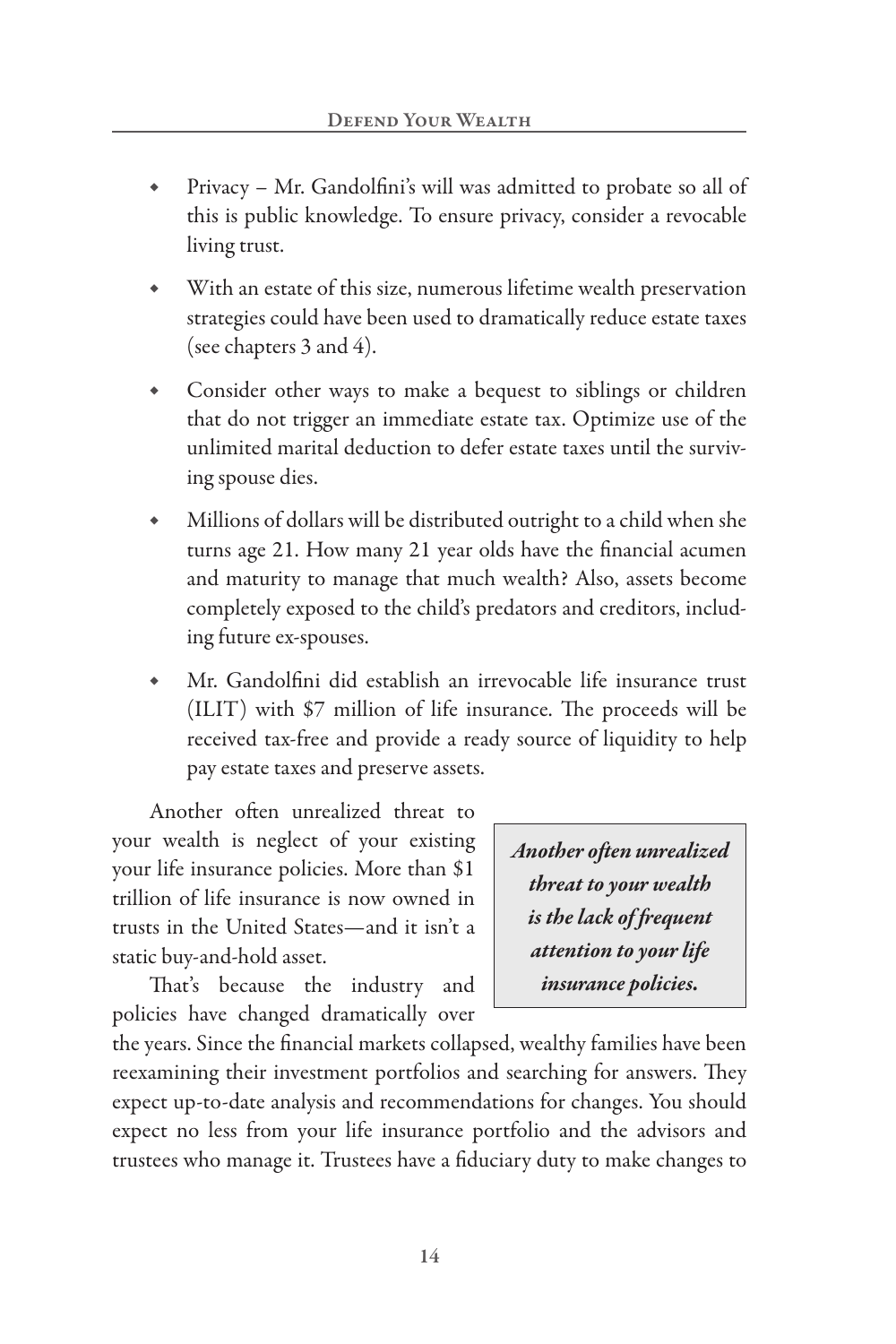trust-owned life insurance, just as you would expect to make changes to an investment portfolio held in trust. Yet most trustees (whether professionals, such as accountants or lawyers) or your family members often do little more than glance at a statement and pay the premium when it comes due. Such indifference could cost your family millions.

Life insurance policies are complex and are impacted by many of the same external forces that affect your investments, i.e., decreasing interest and dividend rates, volatile stock market performance (if a variable policy), and financial challenges insurance companies themselves face. Add to this:

- Longer life expectancies and declining mortality charges
- ◆ Absence of no-lapse guarantees
- ◆ Medical underwriting anomalies
- Life settlement and viatical sales
- New regulations for split-dollar insurance taxation and administration
- Vanishing premiums that don't vanish
- ◆ Policy repricing

Are you sure that your policies are performing as well as they should be? How would you know? Are they correctly paid for and structured? Are your insurance policies alleviating your estate tax burdens or exacerbating them? With the recent increase in the estate tax exemption, many people are wondering whether they should continue to maintain existing life insurance policies acquired to pay taxes. Now that some estates have fallen below the taxable threshold, should they continue to pay premiums? Should policies be cancelled, reduced, sold, or kept in force in anticipation of future tax increases?

Ordinarily, a thorough policy review should be conducted at least once every three years to protect you, your trustees, and your beneficiaries. With all of the tax turbulence and changes in the insurance marketplace, an immediate thorough review is now a necessity.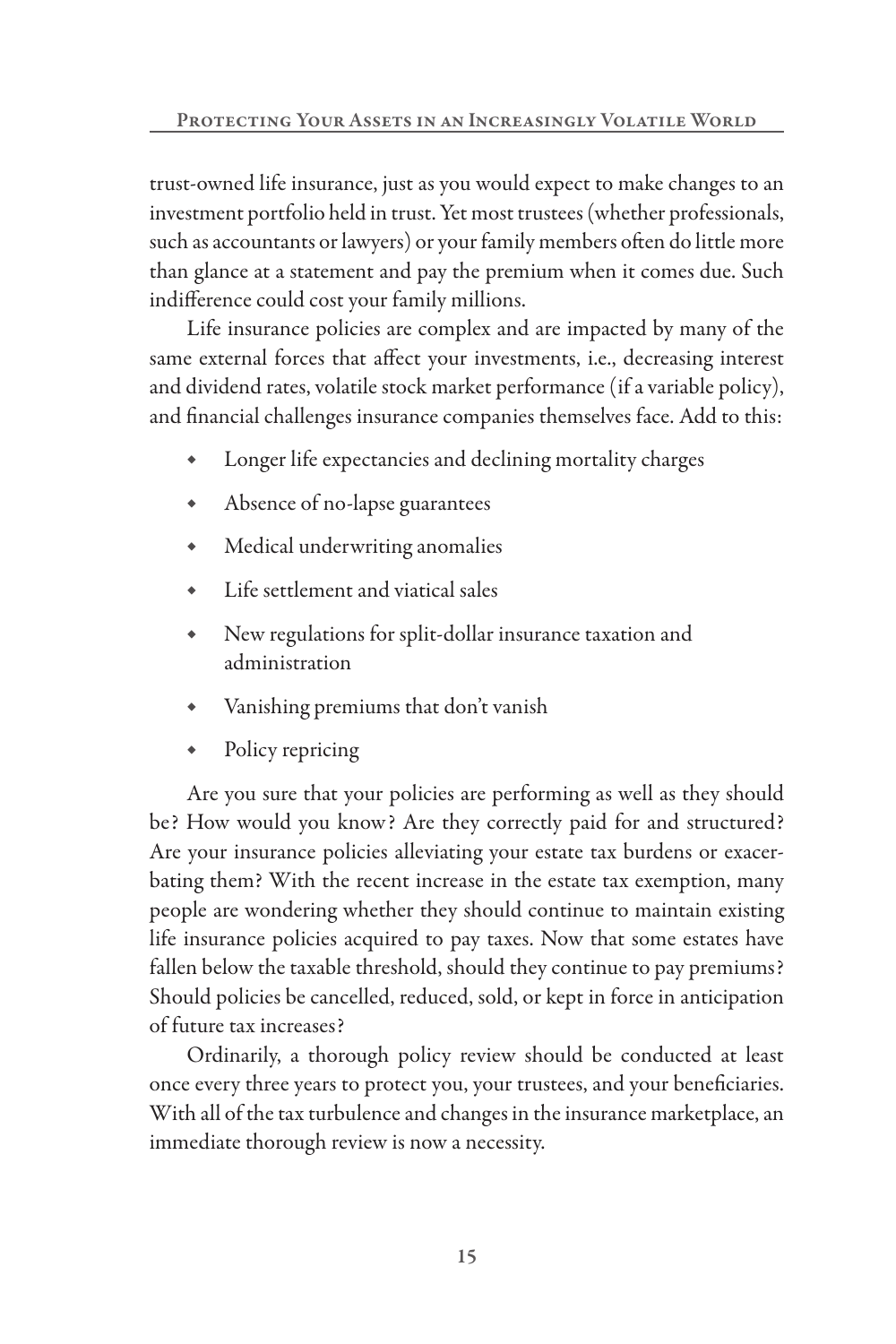## Defend Your Business Wealth

*"Is My Business OK? It Is the Primary Source of My Wealth!"* Here are other reasons to stay vigilant:

What would happen to your business if your partner or co-shareholder met an untimely death? Do you have a shareholders' agreement (aka a buysell agreement)? Is it up to date? Does the price reflect today's valuation? Unless your agreement has been reviewed in the past 12–18 months, it may pose a serious threat to you, your business, and your family. Is the agreement properly funded to give it teeth and make it operative? Without proper funding, the burden of additional debt assumed by you, your partner(s), or the business could be crushing.

Similarly, what will happen if the banks call in loans and mortgages that you have signed for and guaranteed personally? An infusion of cash at a critical point in time (such as the death of the borrower or guarantor) can make the difference between business survival and business failure. How do you attract, retain, and reward key employees? Everyone offers the typical package of 401(k) plans, medical benefits, dental insurance, etc. An employer can make a difference by offering special incentive programs to reward long-term retention. This can be an excellent alternative to giving up equity or cash now. These nonequity performance packages can also be designed creatively to align with corporate growth goals and increased revenues and profitability. The better the employee performs, the bigger the payoff will be in the end. These programs can also serve as a sort of "golden handcuffs," in that if the employee leaves before an agreedupon time frame, benefits will be reduced or forfeited.

Harvard Business School reports that just 10% of family-owned businesses remain active privately held companies for the third generation to lead.

Many factors threaten your business wealth, including:

> ◆ Not knowing the value of your business for different purposes, i.e.,

*10% of family-owned businesses remain active privately held companies for the third generation to lead, according to Harvard Business School.*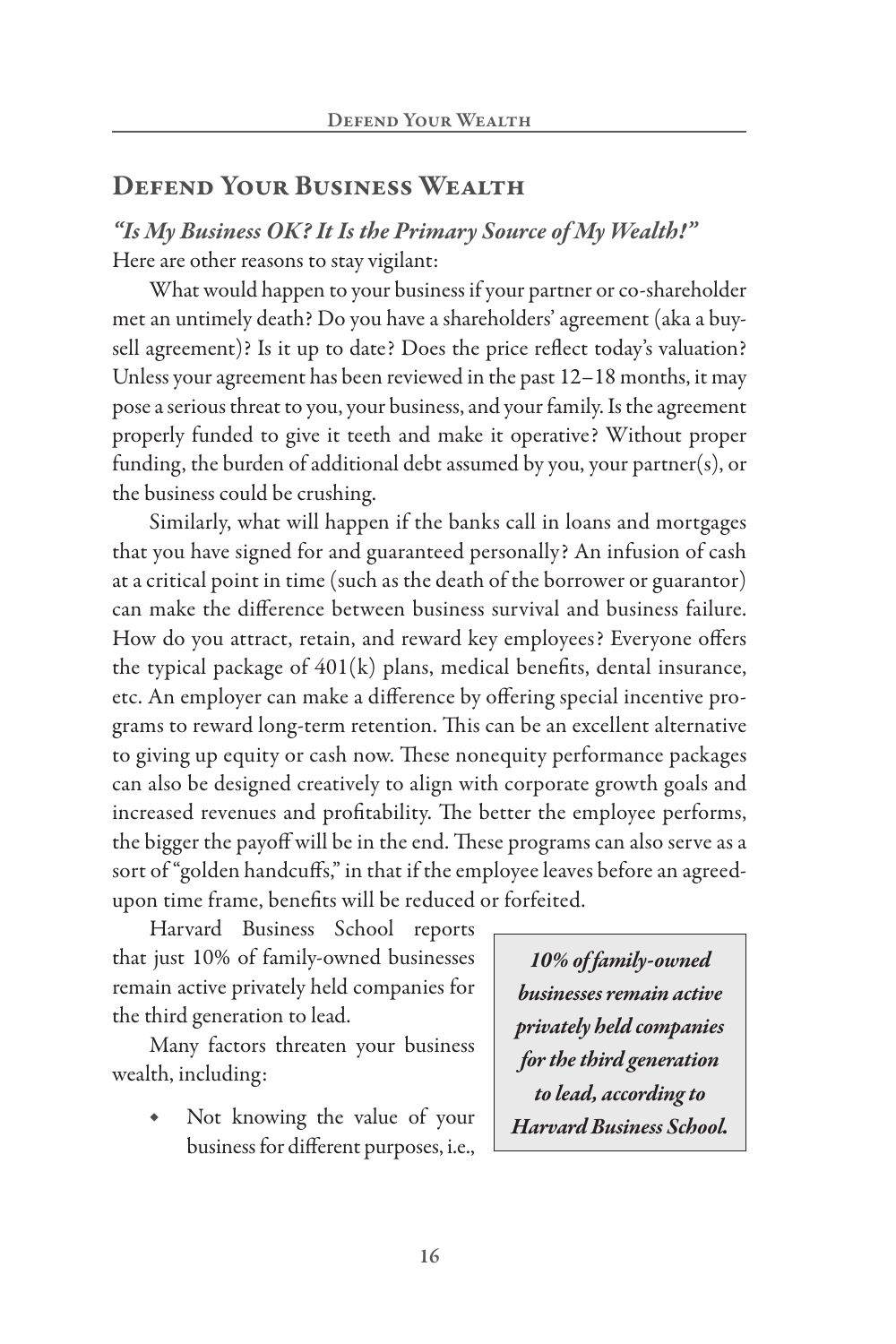collateral, estate and gift taxes, future sale, etc. Planning is difficult if you don't know what it's worth.

- ◆ Lack of a business succession plan. Who will lead your business after your retirement, disability, or death?
- ◆ Operational issues. Who will run your company in your absence? Will key employees stay or go? Issues of compensation, governance, dealing with inactive siblings, etc., need to be addressed.
- ◆ Lack of a buy-sell agreement, the wrong agreement, or one that is underfunded and can't become operative without potentially disrupting or even bankrupting the business with debt.
- ◆ The financial and legal structure of stock transfers to children. Consider the emotional impact on parents, as well as children, throughout the transfer process.
- ◆ Tax planning to mitigate income, capital gains, and gift and estate taxes
- Creation of liquidity to pay remaining unavoidable taxes due at death and avoid forced liquidation of the business.
- ◆ Corporate taxes, a constant treat that hits businesses especially hard these days. Increasing income taxes directly affect your bottom line and ability to create (or just maintain) jobs, provide employee benefits, satisfy lenders, perform R&D, compete effectively, and maintain your lifestyle.
- ◆ Increased regulation, compliance requirements, and bureaucratic red tape
- ◆ Insufficient capital
- ◆ Lack of an exit strategy to get maximum value and minimize taxes
- Employee benefit packages that fall out of compliance or become prohibitively expensive or ineffective
- Lawsuits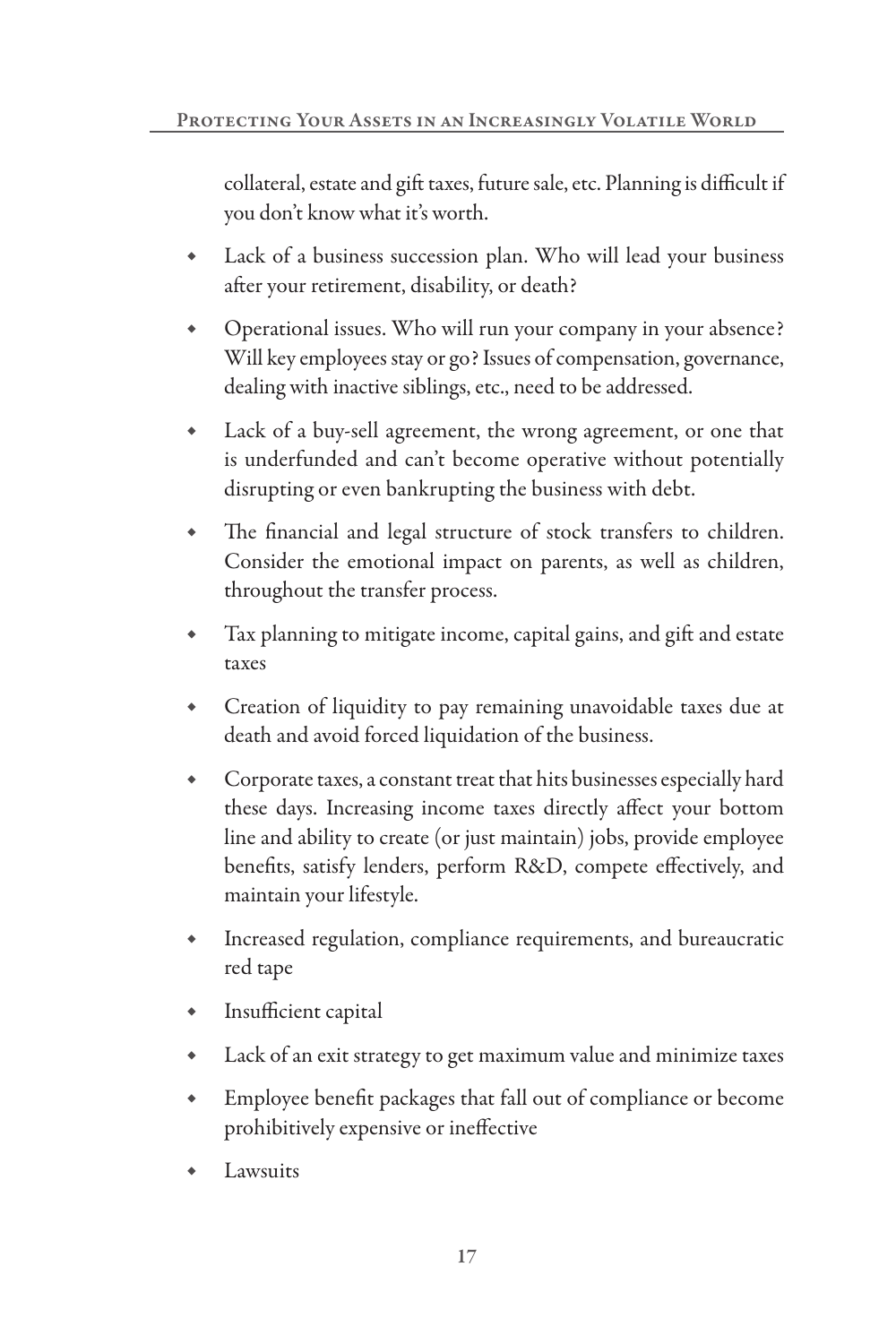# "But I've Had It All Done!"

We caution you not to fall into the proverbial "I've had it all done" mindset. In more than 25 years of practice, I have never met a client whose wealth defense could not be meaningfully improved or updated in some way. Our clients have found that the difference between merely having their planning work done versus having it done as well as possible can literally mean hundreds of thousands or millions of dollars in additional wealth protected or taxes saved. No single advisor has a monopoly on all of the good ideas. Even if he or she does, by the time he or she figures it all out, the rules change again. For example, our real estate clients are experts in the real estate industry, our manufacturing clients know everything there is to know in their niche, etc. They don't know, nor do they want to know, wealth preservation to the depth of detail that we know and live every day. It's truly a team effort. Proper planning requires working in concert with experts and advisors, such as your CPA and attorney, to provide a truly coordinated effort to keep you out of harm's way.

## Stay in Bounds

We've found that our clients want solutions that are advanced and cutting edge but not into the gray area that could get them into trouble, i.e., IRS audits, penalties, or worse. Certain red flags such as the requirement for you to sign a "hold harmless" or nondisclosure agreement to learn about a blackbox tax strategy are out of bounds. The number of IRS audits has risen. Those with incomes of \$10 million or more were audited in 2011 at a rate of nearly 30%, up from an audit rate of 18.38% in 2010. Taxpayers with incomes between \$5 and \$10 million were audited at a rate of more than 20.75%. The more you make, the bigger the target on your back, which emphasizes the need for proper tax and estate planning that is compliant with all relevant tax laws.

This book does not cover tax avoidance, offshore strategies, or anything bordering on the unethical or immoral. The arcane world of asset protection trusts is full of hazards, as well as opportunities. Choose the wrong foreign asset protection trust and you could wind up in jail. Certain domestic trusts